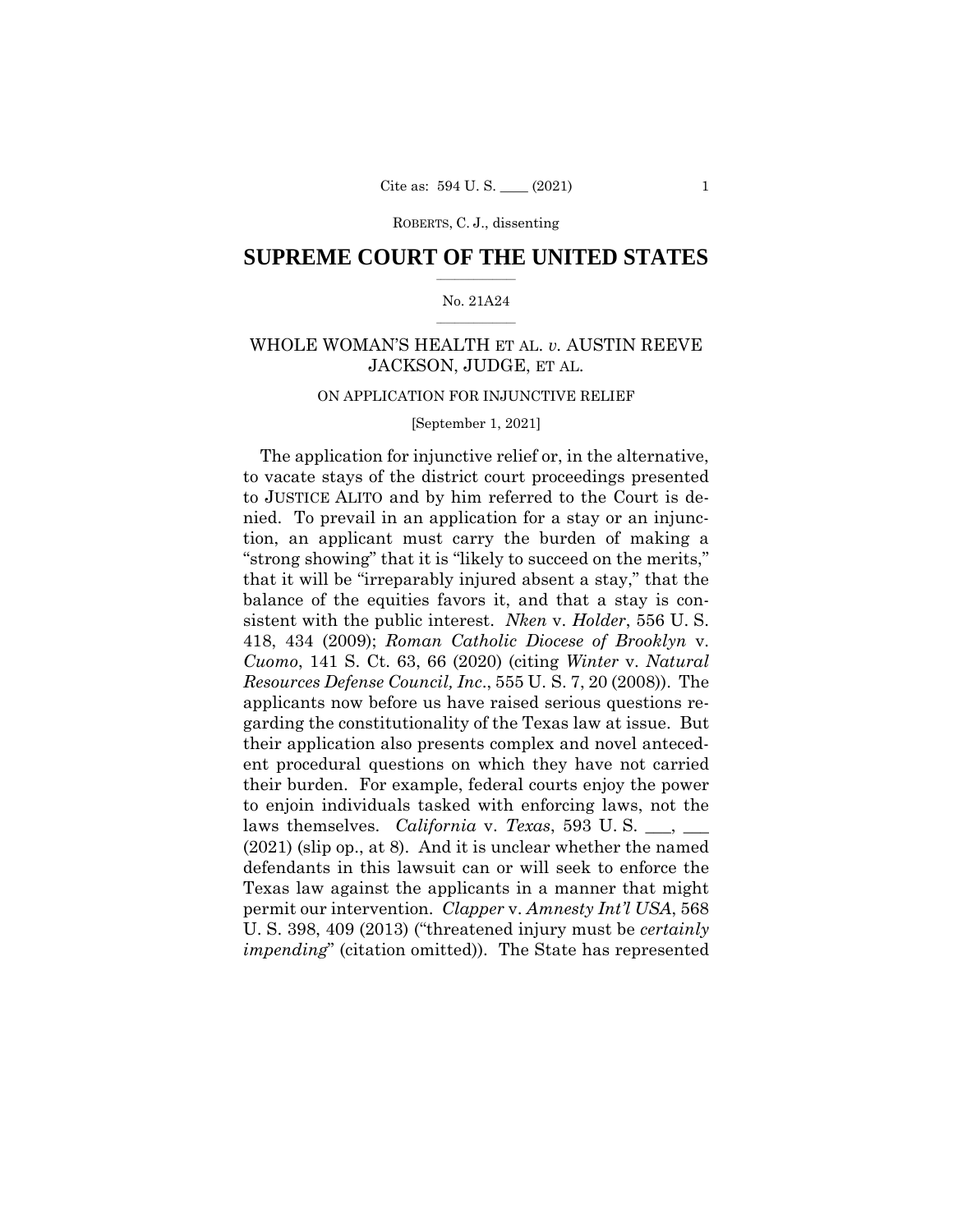#### ROBERTS, C. J., dissenting

that neither it nor its executive employees possess the authority to enforce the Texas law either directly or indirectly. Nor is it clear whether, under existing precedent, this Court can issue an injunction against state judges asked to decide a lawsuit under Texas's law. See *Ex parte Young*, 209 U. S. 123, 163 (1908). Finally, the sole private-citizen respondent before us has filed an affidavit stating that he has no present intention to enforce the law. In light of such issues, we cannot say the applicants have met their burden to prevail in an injunction or stay application. In reaching this conclusion, we stress that we do not purport to resolve definitively any jurisdictional or substantive claim in the applicants' lawsuit. In particular, this order is not based on any conclusion about the constitutionality of Texas's law, and in no way limits other procedurally proper challenges to the Texas law, including in Texas state courts.

 CHIEF JUSTICE ROBERTS, with whom JUSTICE BREYER and JUSTICE KAGAN join, dissenting.

 The statutory scheme before the Court is not only unusual, but unprecedented. The legislature has imposed a prohibition on abortions after roughly six weeks, and then essentially delegated enforcement of that prohibition to the populace at large. The desired consequence appears to be to insulate the State from responsibility for implementing and enforcing the regulatory regime.

 The State defendants argue that they cannot be restrained from enforcing their rules because they do not enforce them in the first place. I would grant preliminary relief to preserve the status quo ante—before the law went into effect—so that the courts may consider whether a state can avoid responsibility for its laws in such a manner. Defendants argue that existing doctrines preclude judicial intervention, and they may be correct. See *California* v. *Texas*, 593 U. S. \_\_\_, \_\_\_ (2021) (slip op., at 8). But the con-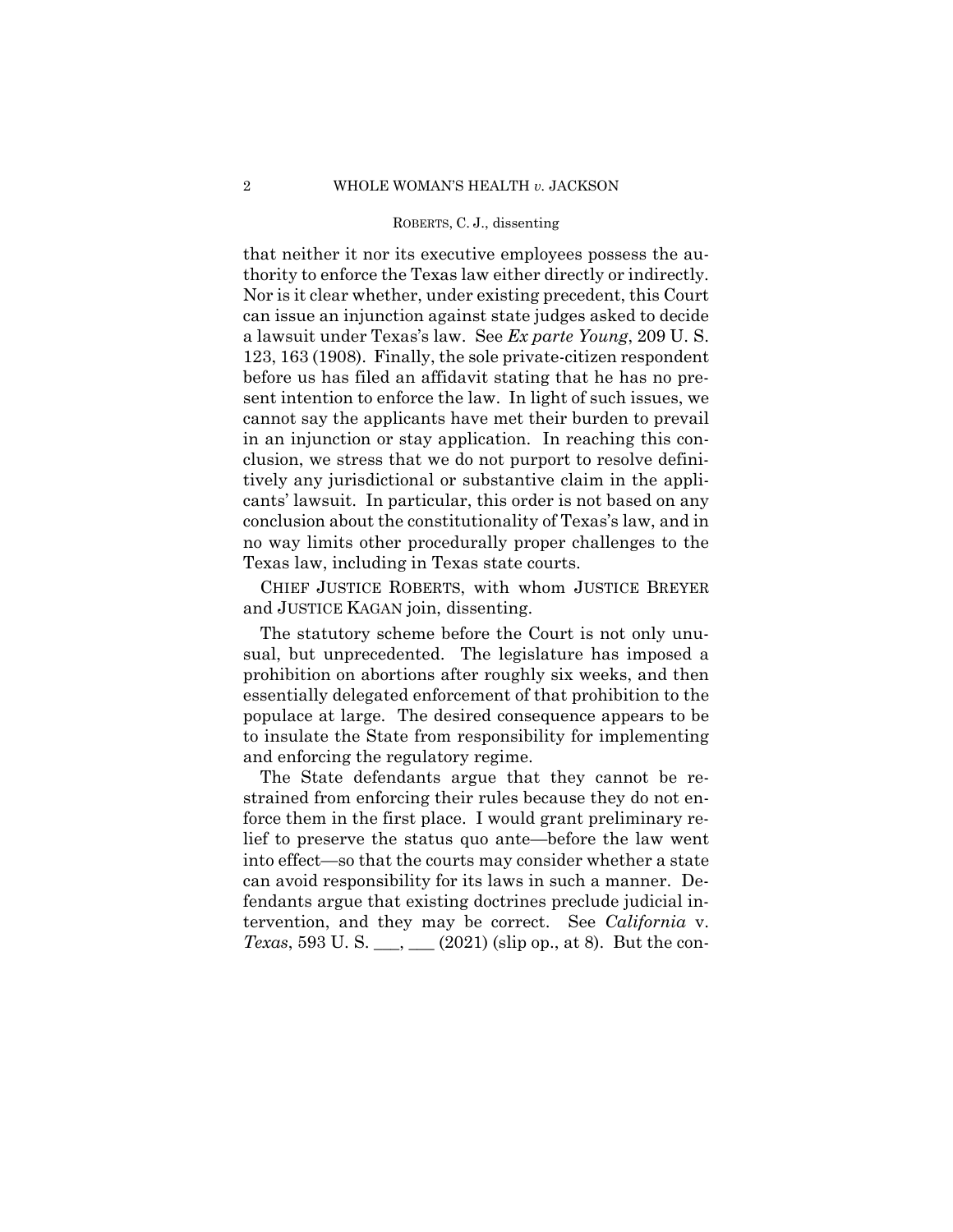#### ROBERTS, C. J., dissenting

sequences of approving the state action, both in this particular case and as a model for action in other areas, counsel at least preliminary judicial consideration before the program devised by the State takes effect.

We are at this point asked to resolve these novel questions—at least preliminarily—in the first instance, in the course of two days, without the benefit of consideration by the District Court or Court of Appeals. We are also asked to do so without ordinary merits briefing and without oral argument. These questions are particularly difficult, including for example whether the exception to sovereign immunity recognized in *Ex parte Young*, 209 U. S. 123 (1908), should extend to state court judges in circumstances such as these.

I would accordingly preclude enforcement of S. B. 8 by the respondents to afford the District Court and the Court of Appeals the opportunity to consider the propriety of judicial action and preliminary relief pending consideration of the plaintiffs' claims.

Although the Court denies the applicants' request for emergency relief today, the Court's order is emphatic in making clear that it cannot be understood as sustaining the constitutionality of the law at issue. But although the Court does not address the constitutionality of this law, it can of course promptly do so when that question is properly presented. At such time the question could be decided after full briefing and oral argument, with consideration of whether interim relief is appropriate should enforcement of the law be allowed below.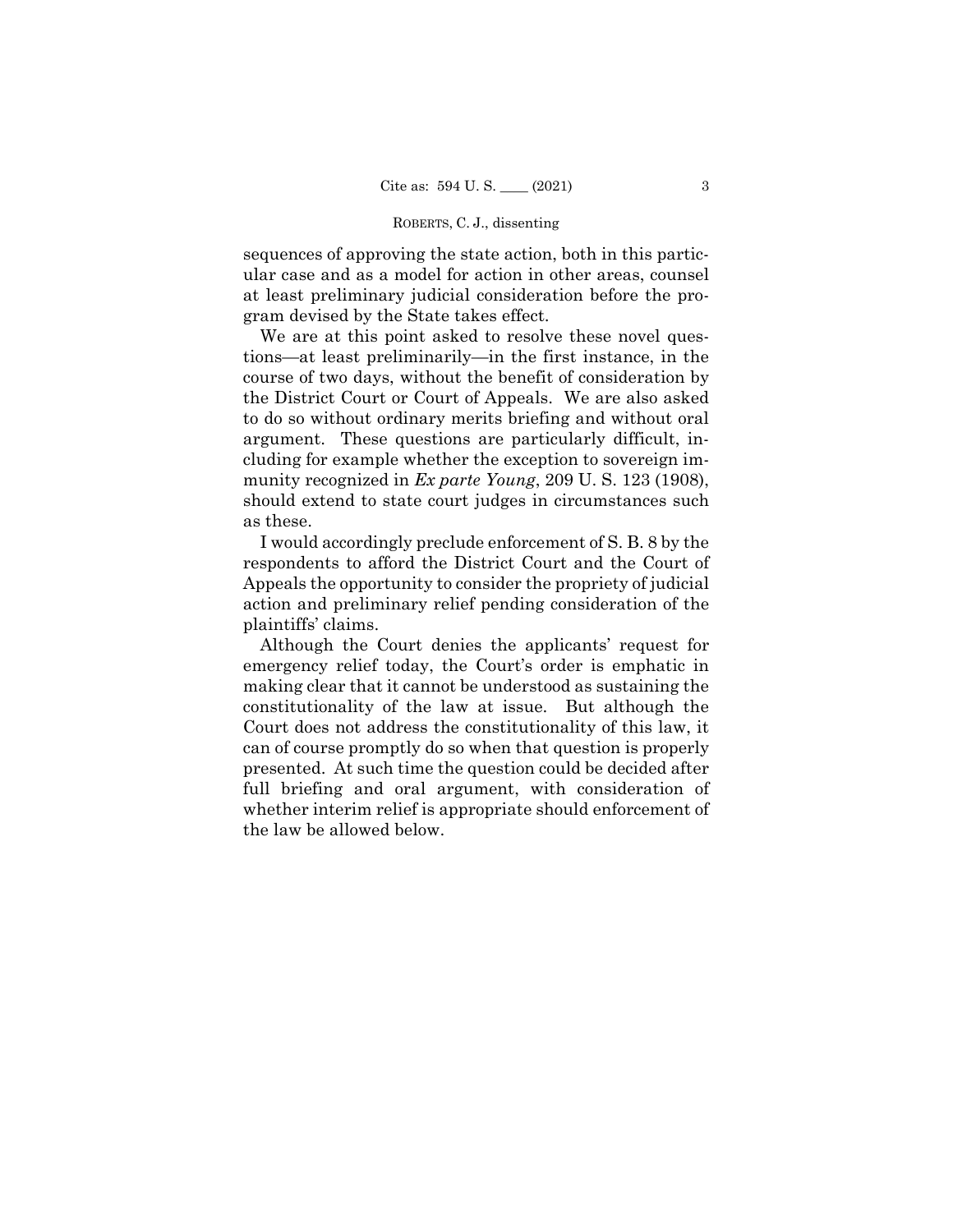BREYER, J., dissenting

## $\frac{1}{2}$  ,  $\frac{1}{2}$  ,  $\frac{1}{2}$  ,  $\frac{1}{2}$  ,  $\frac{1}{2}$  ,  $\frac{1}{2}$  ,  $\frac{1}{2}$ **SUPREME COURT OF THE UNITED STATES**

#### $\frac{1}{2}$  ,  $\frac{1}{2}$  ,  $\frac{1}{2}$  ,  $\frac{1}{2}$  ,  $\frac{1}{2}$  ,  $\frac{1}{2}$ No. 21A24

## WHOLE WOMAN'S HEALTH ET AL. *v.* AUSTIN REEVE JACKSON, JUDGE, ET AL.

## ON APPLICATION FOR INJUNCTIVE RELIEF

### [September 1, 2021]

 JUSTICE BREYER, with whom JUSTICE SOTOMAYOR and JUSTICE KAGAN join, dissenting.

The procedural posture of this case leads a majority of this Court to deny the applicants' request for provisional relief. In my view, however, we should grant that request.

 abortion during that same period." *Ibid.* The applicants I agree with THE CHIEF JUSTICE, JUSTICE SOTOMAYOR, and JUSTICE KAGAN. Texas's law delegates to private individuals the power to prevent a woman from obtaining an abortion during the first stage of pregnancy. But a woman has a federal constitutional right to obtain an abortion during that first stage. *Planned Parenthood of Southeastern Pa.* v. *Casey*, 505 U. S. 833, 846 (1992)*; Roe* v. *Wade*, 410 U. S. 113, 164 (1973)*.* And a "State cannot delegate . . . a veto power [over the right to obtain an abortion] which the state itself is absolutely and totally prohibited from exercising during the first trimester of pregnancy." *Planned Parenthood of Central Mo.* v. *Danforth*, 428 U. S. 52, 69 (1976) (internal quotation marks omitted). Indeed, we have made clear that "since the State cannot regulate or proscribe abortion during the first stage . . . the State cannot delegate authority to any particular person . . . to prevent persuasively argue that Texas's law does precisely that.

 threaten the applicants with imminent and serious harm. The very bringing into effect of Texas's law may well One of the clinic applicants has stated on its website that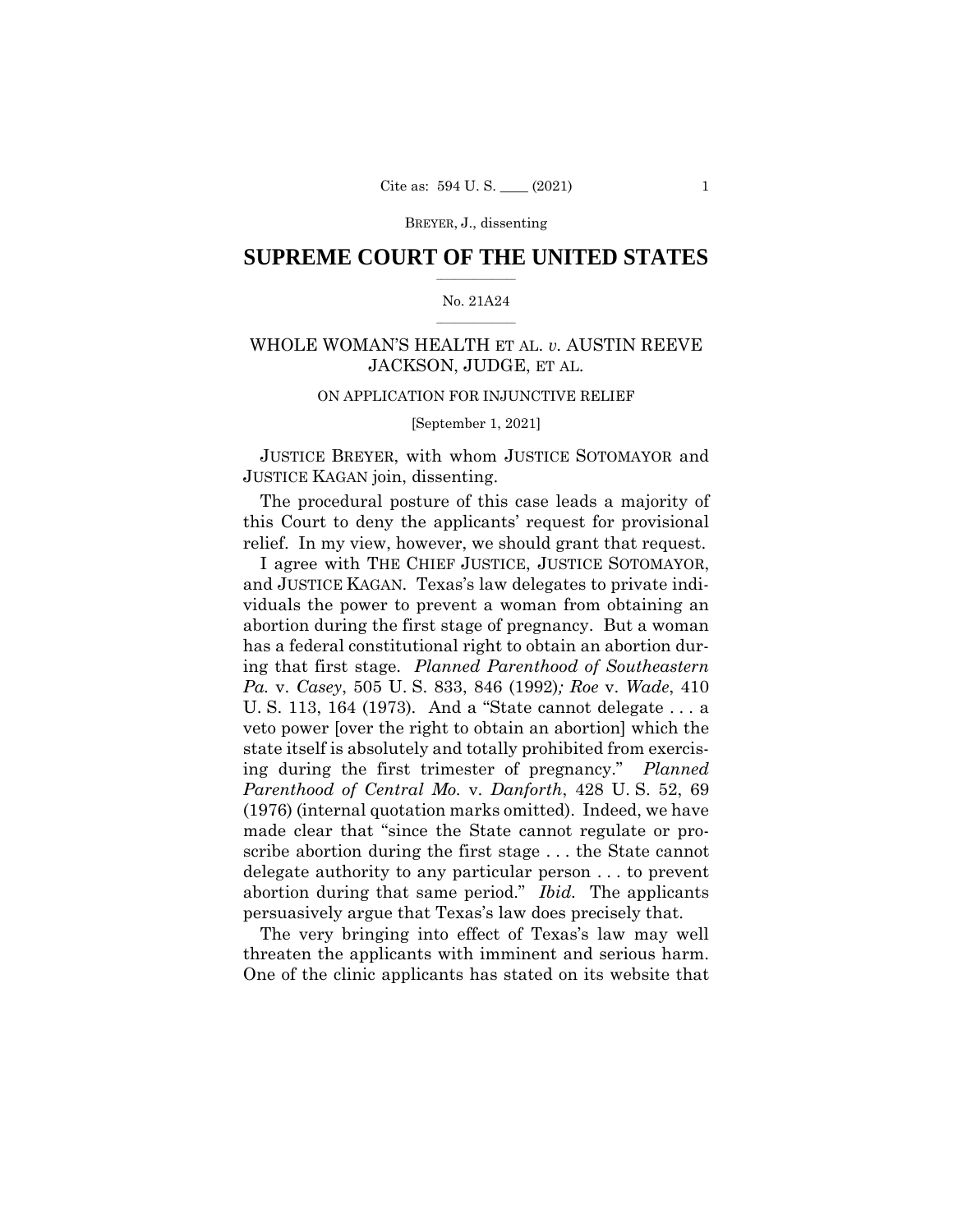#### BREYER, J., dissenting

 https://www.plannedparenthood.org/planned-parenthood-"[d]ue to Texas' SB 8 law," it is "unable to provide abortion procedures at this time." Planned Parenthood South Texas, south-texas. And the applicants, with supporting affidavits, claim that clinics will be unable to run the financial and other risks that come from waiting for a private person to sue them under the Texas law; they will simply close, depriving care to more than half the women seeking abortions in Texas clinics. See, *e.g.,* App. to Application 105, 148–150, 178–179. We have permitted those whom a law threatens with constitutional harm to bring pre-enforcement challenges to the law where the harm is less serious and the threat of enforcement less certain than the harm (and the threat) here. See *Virginia* v. *American Booksellers Assn., Inc.*, 484 U. S. 383, 392–393 (1988); *Babbitt* v. *Farm Workers*, 442 U. S. 289, 298 (1979); see also *Susan B. Anthony List* v. *Driehaus*, 573 U. S. 149, 164 (2014) (finding substantial threat of future enforcement where statute permits "'any person'" to file a complaint and "the universe of potential complainants is not restricted").

 see why that fact should make a critical legal difference. I recognize that Texas's law delegates the State's power to prevent abortions not to one person (such as a district attorney) or to a few persons (such as a group of government officials or private citizens) but to any person. But I do not That delegation still threatens to invade a constitutional right, and the coming into effect of that delegation still threatens imminent harm. Normally, where a legal right is "'invaded," the law provides "'a legal remedy by suit or action at law.'" *Marbury* v. *Madison*, 1 Cranch 137, 163 (1803) (quoting 3 W. Blackstone Commentaries \*23). It should prove possible to apply procedures adequate to that task here, perhaps by permitting lawsuits against a subset of delegatees (say, those particularly likely to exercise the delegated powers), or perhaps by permitting lawsuits against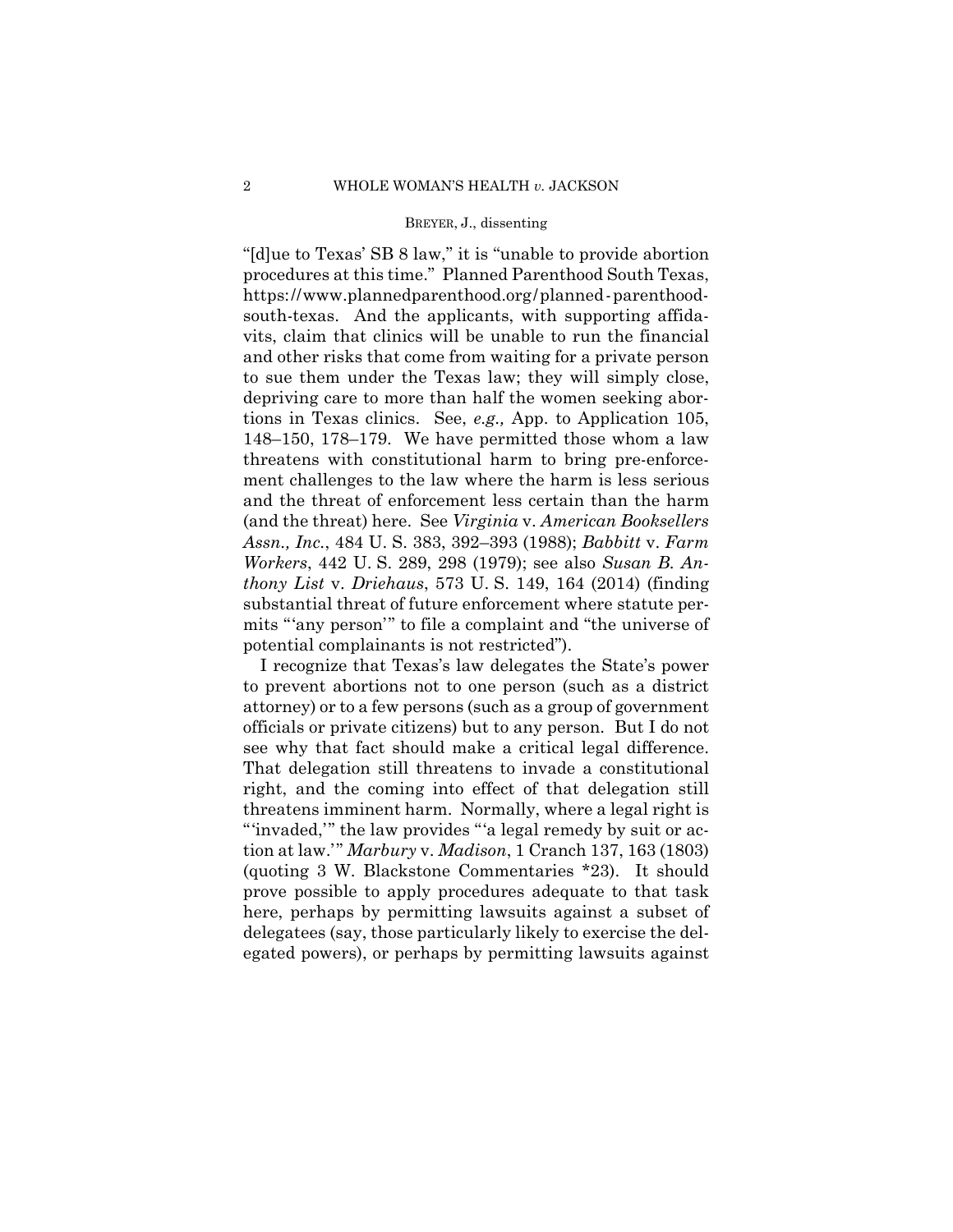## BREYER, J., dissenting

officials whose actions are necessary to implement the statute's enforcement powers. There may be other not-verynew procedural bottles that can also adequately hold what is, in essence, very old and very important legal wine: The ability to ask the Judiciary to protect an individual from the invasion of a constitutional right—an invasion that threatens immediate and serious injury.

 As THE CHIEF JUSTICE writes, this Court should not permit the law to take effect without assuring the applicants (and the respondents) an opportunity first and fully to make (or to refute) these and other arguments supporting the request for an injunction.

For these reasons, and for the reasons stated by THE CHIEF JUSTICE, JUSTICE SOTOMAYOR, and JUSTICE KAGAN, I dissent.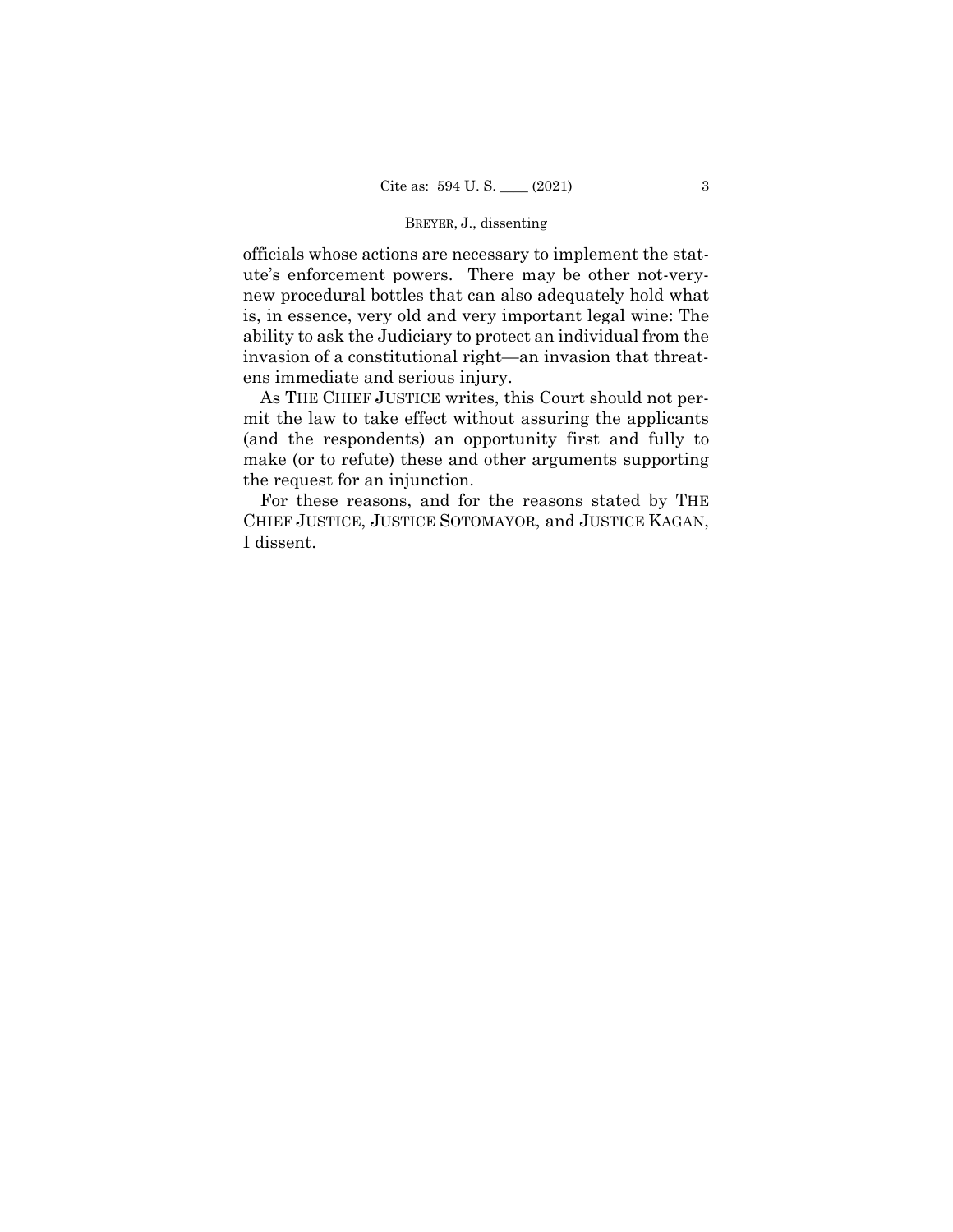## $\frac{1}{2}$  ,  $\frac{1}{2}$  ,  $\frac{1}{2}$  ,  $\frac{1}{2}$  ,  $\frac{1}{2}$  ,  $\frac{1}{2}$  ,  $\frac{1}{2}$ **SUPREME COURT OF THE UNITED STATES**

#### $\frac{1}{2}$  ,  $\frac{1}{2}$  ,  $\frac{1}{2}$  ,  $\frac{1}{2}$  ,  $\frac{1}{2}$  ,  $\frac{1}{2}$ No. 21A24

## WHOLE WOMAN'S HEALTH ET AL. *v.* AUSTIN REEVE JACKSON, JUDGE, ET AL.

## ON APPLICATION FOR INJUNCTIVE RELIEF

### [September 1, 2021]

 JUSTICE SOTOMAYOR, with whom JUSTICE BREYER and JUSTICE KAGAN join, dissenting.

The Court's order is stunning. Presented with an application to enjoin a flagrantly unconstitutional law engineered to prohibit women from exercising their constitutional rights and evade judicial scrutiny, a majority of Justices have opted to bury their heads in the sand. Last night, the Court silently acquiesced in a State's enactment of a law that flouts nearly 50 years of federal precedents. Today, the Court belatedly explains that it declined to grant relief because of procedural complexities of the State's own invention. *Ante,* at 1. Because the Court's failure to act rewards tactics designed to avoid judicial review and inflicts significant harm on the applicants and on women seeking abortions in Texas, I dissent.

In May 2021, the Texas Legislature enacted S. B. 8 (the Act). The Act, which took effect statewide at midnight on September 1, makes it unlawful for physicians to perform abortions if they either detect cardiac activity in an embryo or fail to perform a test to detect such activity. §3 (to be codified at Tex. Health & Safety Code Ann. §§171.201(1), 171.204(a) (West 2021)). This equates to a near-categorical ban on abortions beginning six weeks after a woman's last menstrual period, before many women realize they are pregnant, and months before fetal viability. According to the applicants, who are abortion providers and advocates in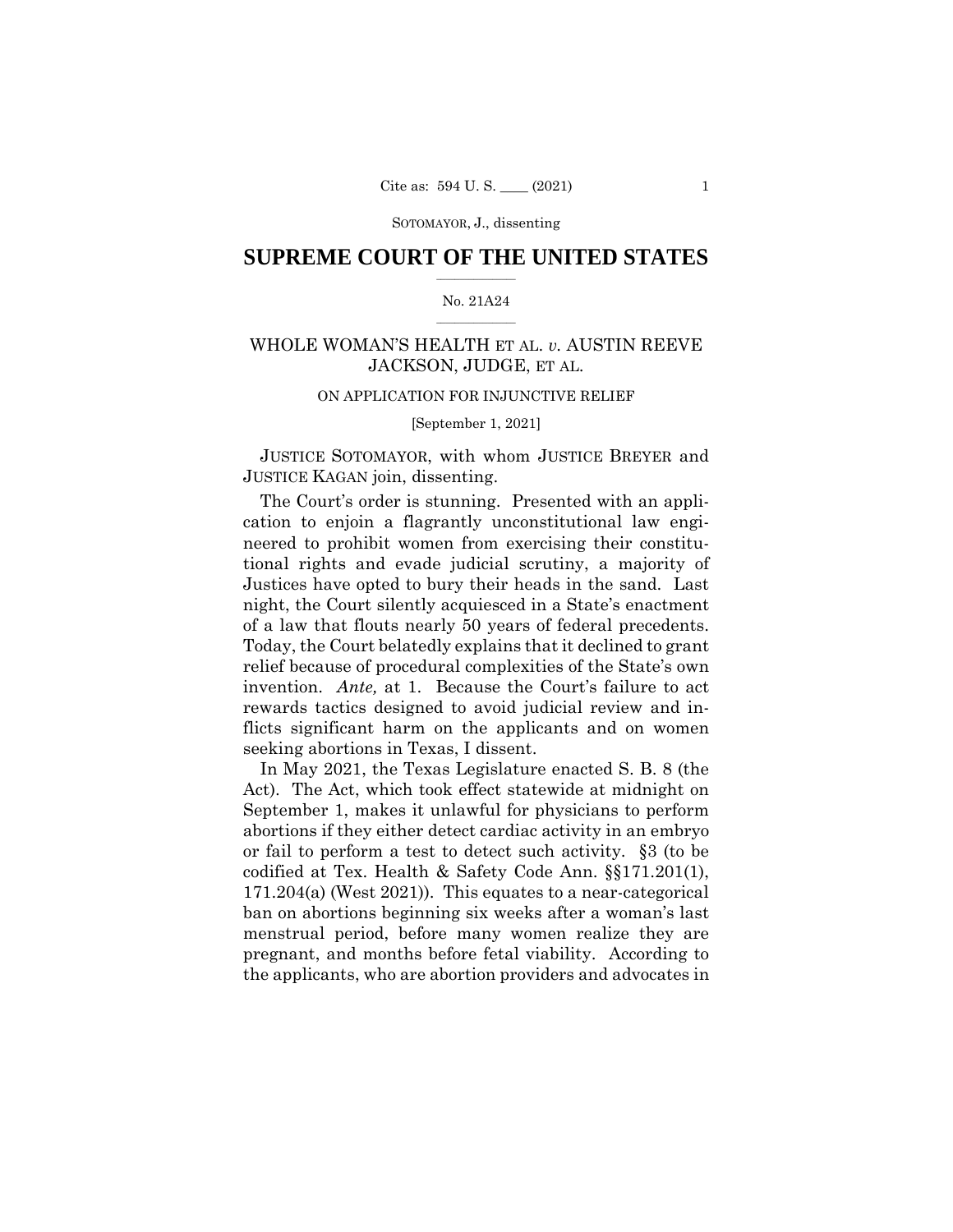Texas, the Act immediately prohibits care for at least 85% of Texas abortion patients and will force many abortion clinics to close.

 dents. See, *e.g.*, *June Medical Servs. L. L. C.* v. *Russo*, 591 The Act is clearly unconstitutional under existing prece-U. S.  $\_\_\_\$  $(2020)$  (ROBERTS, C. J., concurring in judgment) (slip op., at 5) (explaining that "the State may not impose an undue burden on the woman's ability to obtain an abortion" of a "nonviable fetus" (citing *Roe* v. *Wade*, 410 U. S. 113 (1973), and *Planned Parenthood of Southeastern Pa.* v. *Casey*, 505 U. S. 833 (1992); internal quotation marks omitted)). The respondents do not even try to argue otherwise. Nor could they: No federal appellate court has upheld such a comprehensive prohibition on abortions before viability under current law.

The Texas Legislature was well aware of this binding precedent. To circumvent it, the Legislature took the extraordinary step of enlisting private citizens to do what the State could not. The Act authorizes any private citizen to file a lawsuit against any person who provides an abortion in violation of the Act, "aids or abets" such an abortion (including by paying for it) regardless of whether they know the abortion is prohibited under the Act, or even intends to engage in such conduct. §3 (to be codified at Tex. Health & Safety Code Ann. §171.208). Courts are required to enjoin the defendant from engaging in these actions in the future and to award the private-citizen plaintiff at least \$10,000 in "statutory damages" for each forbidden abortion performed or aided by the defendant. *Ibid.* In effect, the Texas Legislature has deputized the State's citizens as bounty hunters, offering them cash prizes for civilly prosecuting their neighbors' medical procedures.

The Legislature fashioned this scheme because federal constitutional challenges to state laws ordinarily are brought against state officers who are in charge of enforcing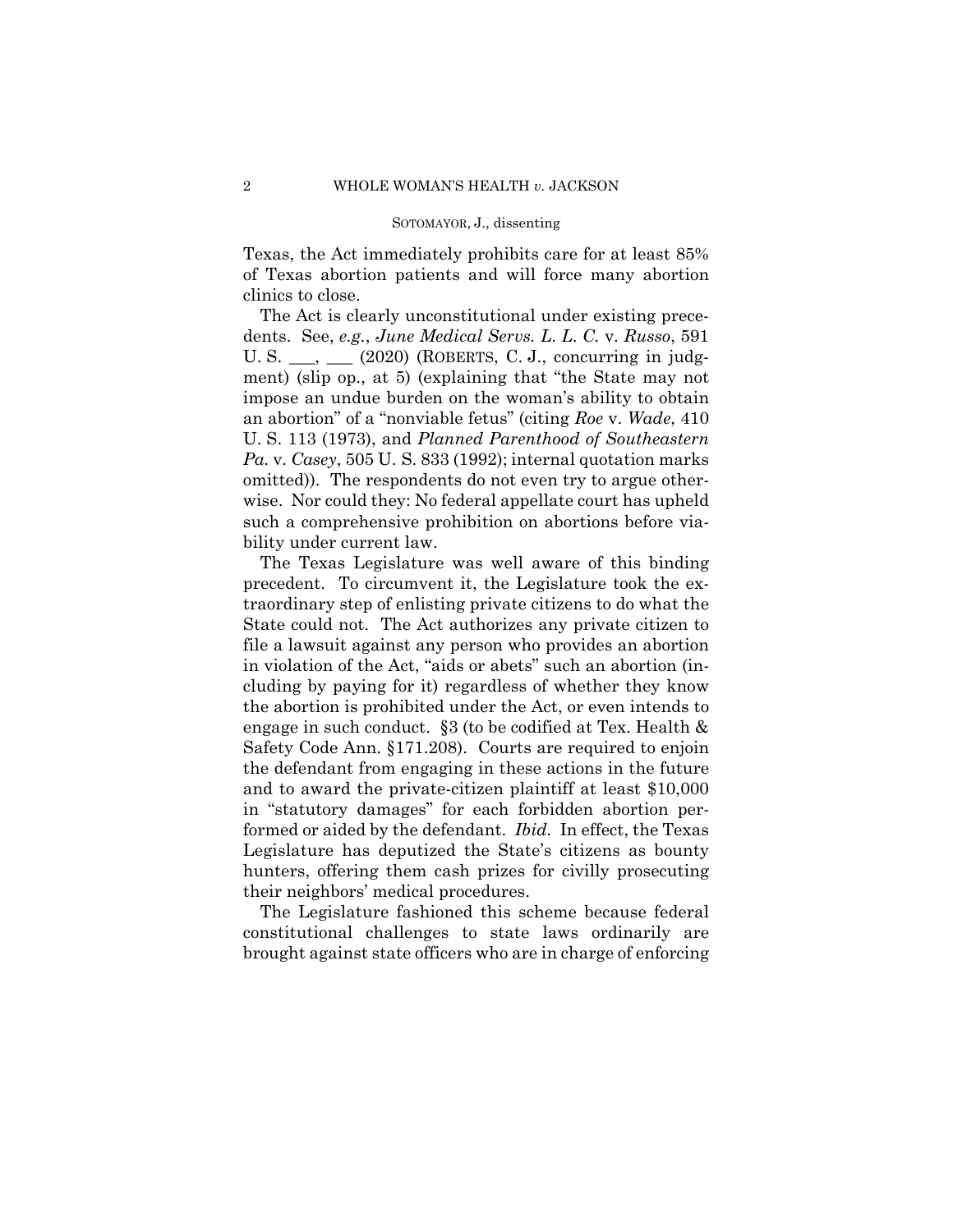the law. See, *e.g.*, *Virginia Office for Protection and Advocacy* v. *Stewart*, 563 U. S. 247, 254 (2011) (citing *Ex parte Young*, 209 U. S. 123 (1908)). By prohibiting state officers from enforcing the Act directly and relying instead on citizen bounty hunters, the Legislature sought to make it more complicated for federal courts to enjoin the Act on a statewide basis.

Taken together, the Act is a breathtaking act of defiance—of the Constitution, of this Court's precedents, and of the rights of women seeking abortions throughout Texas. But over six weeks after the applicants filed suit to prevent the Act from taking effect, a Fifth Circuit panel abruptly stayed all proceedings before the District Court and vacated a preliminary injunction hearing that was scheduled to begin on Monday. The applicants requested emergency relief from this Court, but the Court said nothing. The Act took effect at midnight last night.\*

<sup>\*</sup> The Court's inaction has had immediate impact. Two hours before the Act took effect, one applicant reported that its waiting rooms were " 'filled with patients" ' urgently seeking care while " 'protesters [we]re outside, shining lights on the parking [lot].'" De Vogue, Texas 6-Week Abortion Ban Takes Effect after Supreme Court Inaction, CNN (Sept. 1, 2021), www.cnn.com/2021/09/01/politics/texas-abortion-supreme-courtsb8-roe-wade/index.html. Then, at midnight, the Act became law, and many abortion providers, including applicants, ceased providing abortion care after more than six weeks from a woman's last menstrual period (LMP). See, *e.g.,* Alamo Women's Reproductive Care (Sept. 1, 2021), https://alamowomensclinic.com ("We cannot provide abortion services to anyone with detectable embryonic or fetal cardiac activity[,] which is typically found at 6 weeks or more from last menstrual period"); Southwestern Women's Surgery Center (Sept. 1, 2021), https://southwesternwomens.com/southwestern-womens-surgery-center-dallas-texas/ ("In compliance with Texas Senate Bill 8 of 2021, starting on September 1st 2021, our facility cannot provide abortions to patients with detectible embryonic or fetal cardiac activity, which typically starts at 6 weeks LMP"). Since then, at least one applicant has stopped providing abortions entirely. Planned Parenthood South Texas (Sept. 1, 2021), https://www.plannedparenthood.org/planned-parenthood-south-texas ("Due to Texas' SB 8 law, we are unable to provide abortion procedures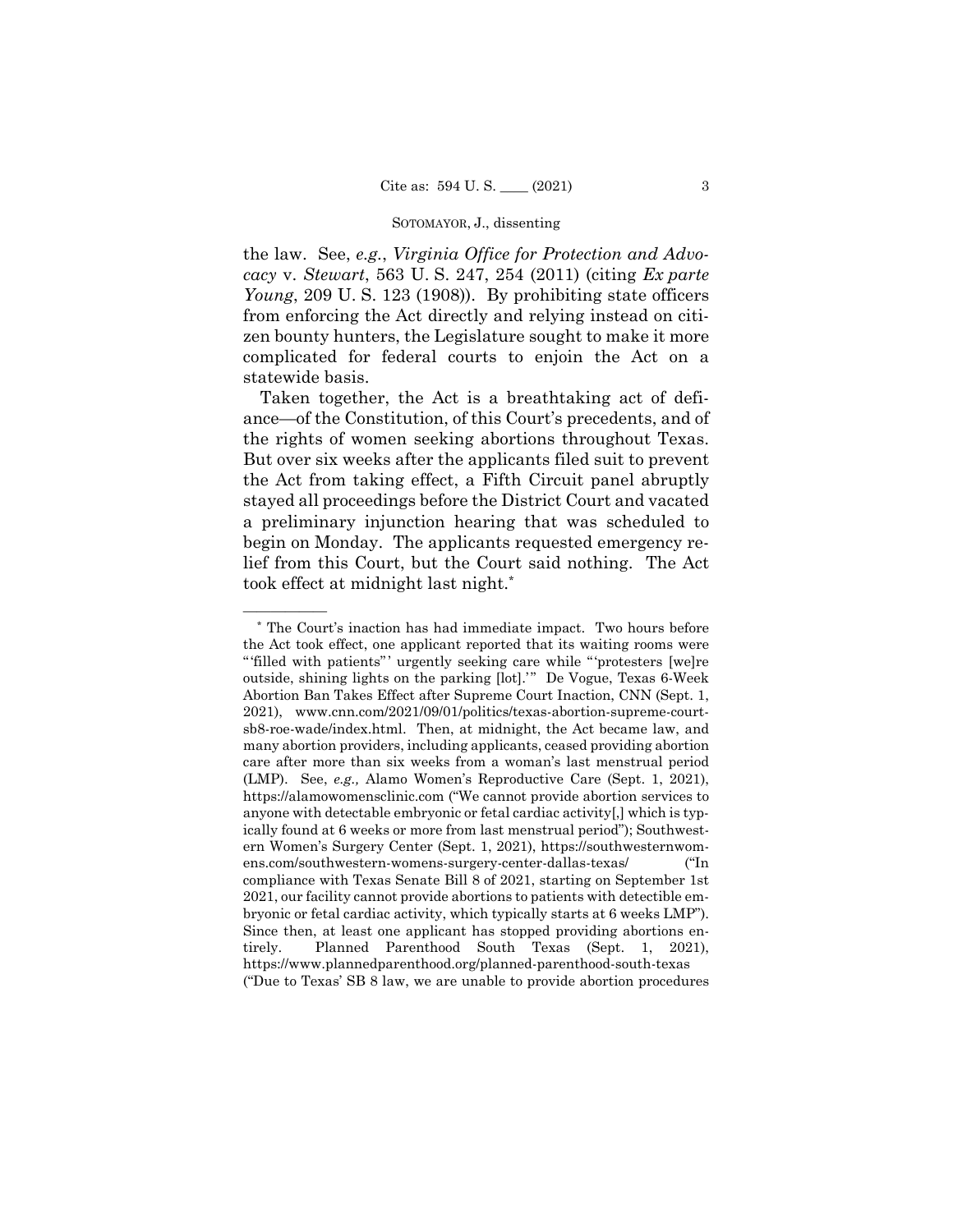(ROBERTS, C. J., dissenting). Instead, the Court has re-Today, the Court finally tells the Nation that it declined to act because, in short, the State's gambit worked. The structure of the State's scheme, the Court reasons, raises "complex and novel antecedent procedural questions" that counsel against granting the application, *ante,* at 1, just as the State intended. This is untenable. It cannot be the case that a State can evade federal judicial scrutiny by outsourcing the enforcement of unconstitutional laws to its citizenry. Moreover, the District Court held this case justiciable in a thorough and well-reasoned opinion after weeks of briefing and consideration. 2021 WL 3821062, \*8–\*26 (WD Tex., Aug. 25, 2021). At a minimum, this Court should have stayed implementation of the Act to allow the lower courts to evaluate these issues in the normal course. *Ante,* at 2 warded the State's effort to delay federal review of a plainly unconstitutional statute, enacted in disregard of the Court's precedents, through procedural entanglements of the State's own creation.

The Court should not be so content to ignore its constitutional obligations to protect not only the rights of women, but also the sanctity of its precedents and of the rule of law. I dissent.

————— at this time").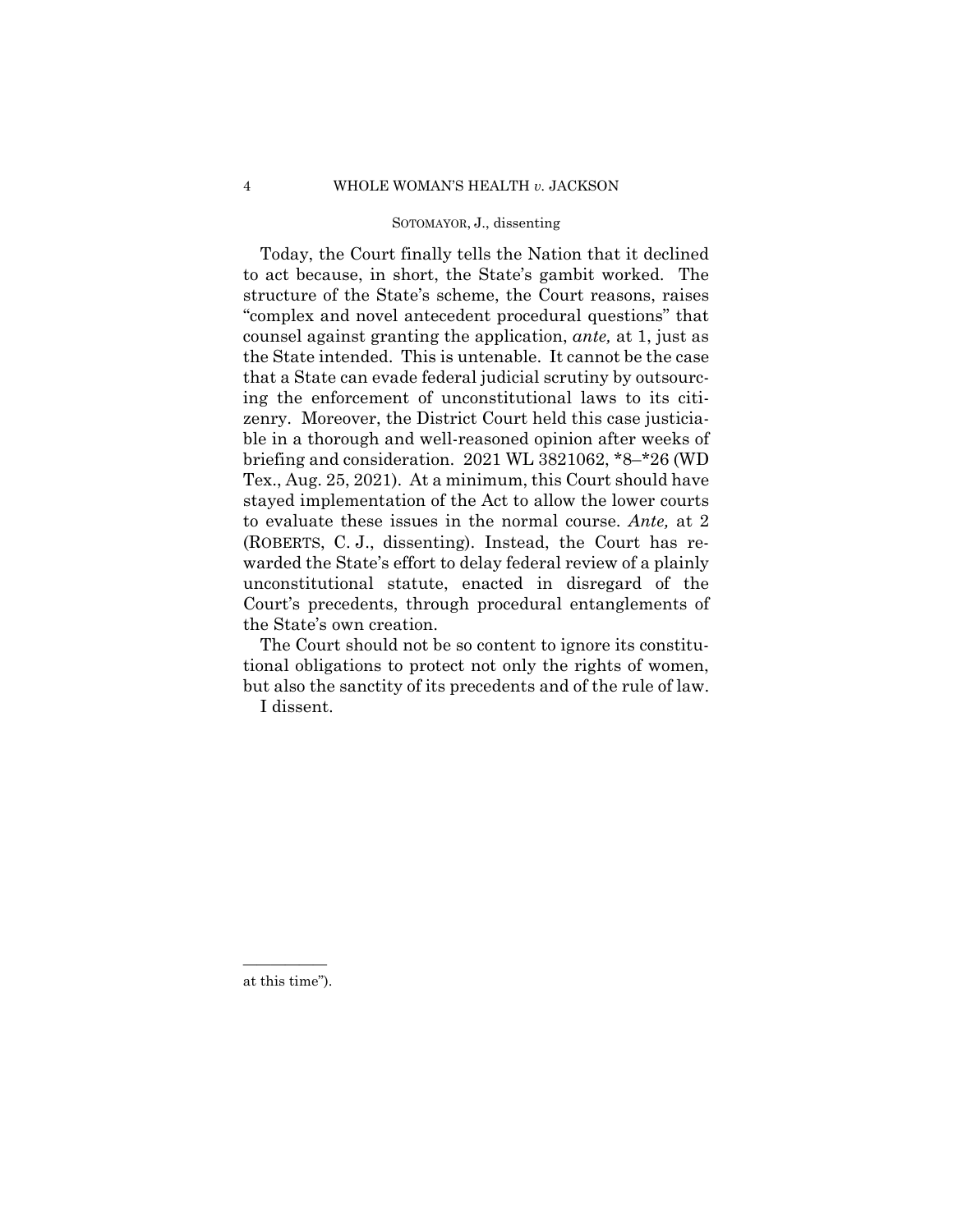KAGAN, J., dissenting

## $\frac{1}{2}$  , where  $\frac{1}{2}$ **SUPREME COURT OF THE UNITED STATES**

#### $\frac{1}{2}$  ,  $\frac{1}{2}$  ,  $\frac{1}{2}$  ,  $\frac{1}{2}$  ,  $\frac{1}{2}$  ,  $\frac{1}{2}$ No. 21A24

## WHOLE WOMAN'S HEALTH ET AL. *v.* AUSTIN REEVE JACKSON, JUDGE, ET AL.

## ON APPLICATION FOR INJUNCTIVE RELIEF

### [September 1, 2021]

 JUSTICE KAGAN, with whom JUSTICE BREYER and JUSTICE SOTOMAYOR join, dissenting.

Without full briefing or argument, and after less than 72 hours' thought, this Court greenlights the operation of Texas's patently unconstitutional law banning most abortions. The Court thus rewards Texas's scheme to insulate its law from judicial review by deputizing private parties to carry out unconstitutional restrictions on the State's behalf. As of last night, and because of this Court's ruling, Texas law prohibits abortions for the vast majority of women who seek them—in clear, and indeed undisputed, conflict with *Roe* and *Casey*.

Today's ruling illustrates just how far the Court's "shadow-docket" decisions may depart from the usual principles of appellate process. That ruling, as everyone must agree, is of great consequence. Yet the majority has acted without any guidance from the Court of Appeals—which is right now considering the same issues. It has reviewed only the most cursory party submissions, and then only hastily. And it barely bothers to explain its conclusion—that a challenge to an obviously unconstitutional abortion regulation backed by a wholly unprecedented enforcement scheme is unlikely to prevail. In all these ways, the majority's decision is emblematic of too much of this Court's shadowdocket decisionmaking—which every day becomes more un-